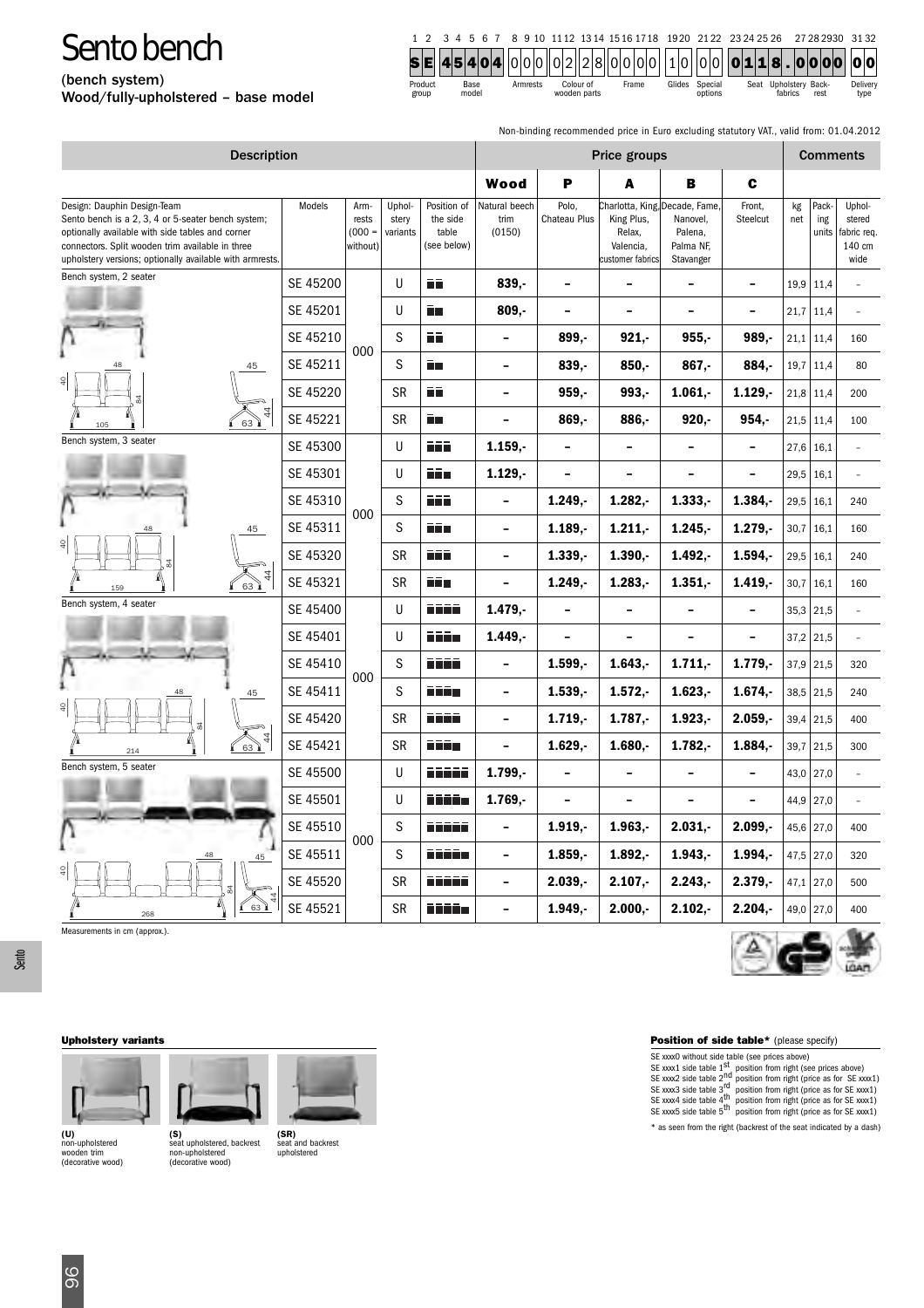(bench system) Wood/Fully-upholstered – options

Non-binding recommended price in Euro excluding statutory VAT., valid from: 01.04.2012



## **Example configuration with side table (large, central) Example configuration with side table (large, extension)**





**Crosspiece bench with wall fixing** 





84

Each bench is also available with a wall fixing. Prices on request.



Plastic armrests (PA),<br>1 piece, left<br>(20,-)<br>**(652)** (ill.)<br>armrests as nr. 651,<br>but right<br>(20,-) (38,-) but right

| 1 piece, left<br>$(38.-)$<br>$(672)$ (ill.)<br>armrests as nr. 671.<br>but right<br>$(38,-)$ |
|----------------------------------------------------------------------------------------------|
|----------------------------------------------------------------------------------------------|

| Code  | <b>Feature</b>                                                                                                                        | Surcharge     | Code            | Feature                                                                                                                                              | <b>Surcharge</b> |
|-------|---------------------------------------------------------------------------------------------------------------------------------------|---------------|-----------------|------------------------------------------------------------------------------------------------------------------------------------------------------|------------------|
|       | <b>Armrest</b> (pos. $8-10$ )                                                                                                         |               |                 | <b>Special options</b> (pos. 21-22)                                                                                                                  |                  |
| 000   | Without armrests                                                                                                                      |               | 00              | No special options                                                                                                                                   |                  |
|       | <b>Extension tables</b> (pos. $11-12$ )                                                                                               |               |                 | <b>Upholstery fabrics</b> (pos. 23-30)                                                                                                               |                  |
| 02    | With side table (black HPL table top)                                                                                                 | see left page |                 | Seat fabric or seat and backrest fabric (please replace xxxx with fabric number,                                                                     |                  |
| 00    | Without side table                                                                                                                    |               | xxxx.0000       | see recommended fabrics); see colour chart for non-upholstered trim;<br>surcharge for stain colours; please quote code 0123 for special stain colour |                  |
|       | <b>Colour of wooden parts (pos. 11-14)</b>                                                                                            |               |                 |                                                                                                                                                      |                  |
| 00    | Standard code for models with upholstered trim                                                                                        |               |                 | <b>Delivery type</b> (pos. $31-32$ )                                                                                                                 |                  |
| 01    | Natural beech; standard for models with wooden trim                                                                                   |               | 00 <sup>1</sup> | Model completely assembled in box                                                                                                                    |                  |
| 39    | Stained black (pitch) beech                                                                                                           | 10,- per trim |                 |                                                                                                                                                      |                  |
| 31    | Stained white (snow) beech                                                                                                            | 10,- per trim |                 | <b>Features/Accessories</b>                                                                                                                          |                  |
| 28    | Stained maple beech                                                                                                                   | 10,- per trim |                 | Special stain colour according to colour sample submitted (min. size DIN A4);                                                                        |                  |
| 03    | Special stain colours on request; additional surcharge per model<br>(see features for details of additional surcharge per commission) | 10,- per trim |                 | 99 99900 000 gross surcharge for processing costs per commission<br>(see colour of wooden parts for details of additional surcharge per trim)        | $200 -$          |
|       |                                                                                                                                       |               |                 | Crosspiece tubing 80 x 40 mm, tubing always black                                                                                                    |                  |
|       | <b>Frame</b> (pos. $15-18$ )                                                                                                          |               |                 | Wall fixing for easier floor cleaning                                                                                                                | on request       |
| 00 00 | Crosspiece legs chrome finish                                                                                                         |               |                 | Connector for linking two bench systems                                                                                                              | on request       |
|       | Glides (pos. $19-20$ )                                                                                                                |               |                 |                                                                                                                                                      |                  |
| 00    | Crosspiece legs/feet with plastic glides for soft floor (e.g. carpet)                                                                 |               |                 |                                                                                                                                                      |                  |
| 20    | Crosspiece legs/feet with felt glides for hard floors (e.g. parquet)                                                                  |               |                 |                                                                                                                                                      |                  |
| 29    | Plastic glides (set of two), can be fixed to the floor                                                                                | $40 -$        |                 |                                                                                                                                                      |                  |
|       |                                                                                                                                       |               |                 | $\bullet$ $-$ other dead $\land$ $-$ ontian without europerse                                                                                        |                  |

(two screws necessary in each case)



**(SE 00352)** Corner connector with corner table (black HPL , 45 x 50 cm) (319,-)

## **Armrests (pos. 8-10) Corner connector Configuration example**



| voue     | realure                                                                                                                                                                                                                                 | Surcharge |
|----------|-----------------------------------------------------------------------------------------------------------------------------------------------------------------------------------------------------------------------------------------|-----------|
|          |                                                                                                                                                                                                                                         |           |
|          | <b>Special options</b> (pos. 21-22)                                                                                                                                                                                                     |           |
| 00       | No special options                                                                                                                                                                                                                      |           |
|          |                                                                                                                                                                                                                                         |           |
|          | <b>Upholstery fabrics</b> (pos. 23-30)                                                                                                                                                                                                  |           |
| xxx.0000 | Seat fabric or seat and backrest fabric (please replace xxx with fabric number,<br>see recommended fabrics); see colour chart for non-upholstered trim;<br>surcharge for stain colours; please quote code 0123 for special stain colour |           |
|          | <b>Delivery type</b> $(pos. 31-32)$                                                                                                                                                                                                     |           |
| $00 \,$  | Model completely assembled in box                                                                                                                                                                                                       |           |
|          | <b>Features/Accessories</b>                                                                                                                                                                                                             |           |
|          | Special stain colour according to colour sample submitted (min. size DIN A4);                                                                                                                                                           |           |
|          | 99 99900 000 gross surcharge for processing costs per commission                                                                                                                                                                        | $200 -$   |
|          | (see colour of wooden parts for details of additional surcharge per trim)                                                                                                                                                               |           |
|          | Crosspiece tubing 80 x 40 mm, tubing always black                                                                                                                                                                                       |           |
|          | Wall finished four popins floor planning                                                                                                                                                                                                | .         |

|  | Wall fixing for easier floor cleaning   |  | on request |
|--|-----------------------------------------|--|------------|
|  | Connector for linking two bench systems |  | on request |
|  |                                         |  |            |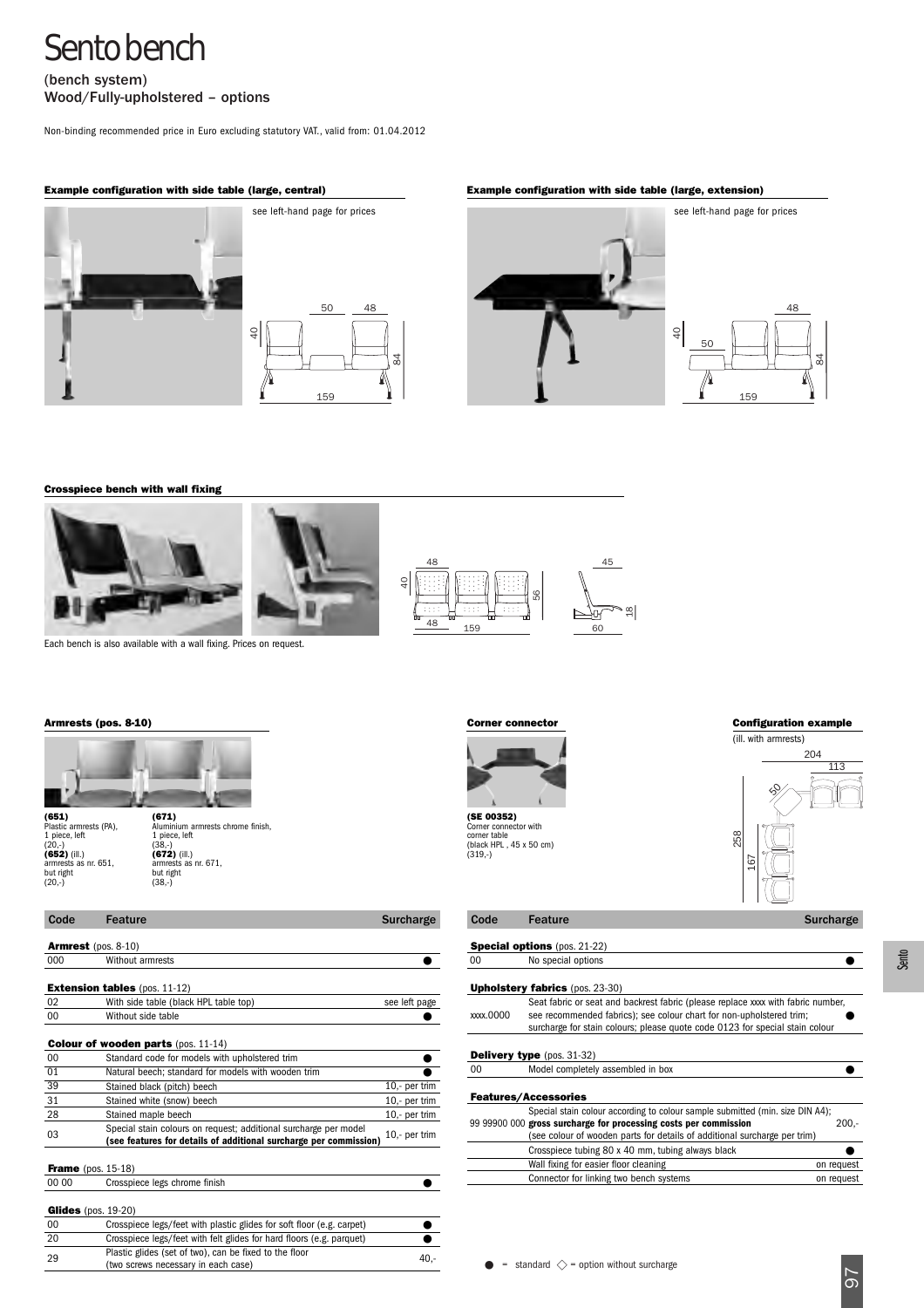(bench system)

Perforated metal plate – base model

1 2 3 4 5 6 7 8 9 10 1112 1314 1516 1718 1920 21 22 23 24 25 26 27 28 2930 31 32 **SE 46500** 000 00 04 00 00 10 00 **09 9 9 . 0000 00**

| Product<br>Base<br>model<br>group | Armrests | Side Colour of<br>table perforated<br>metal niate | Frame | Glides | Special<br>options | Seat Upholstery Back-<br>fabrics | rest | Delivery<br>tvpe |
|-----------------------------------|----------|---------------------------------------------------|-------|--------|--------------------|----------------------------------|------|------------------|

Non-binding recommended price in Euro excluding statutory VAT., valid from: 01.04.2012

| <b>Description</b>                                                                                                                                                                                                                                              | Price groups |                                       |                             |                                                    |                             | <b>Comments</b>          |                                                                           |                                                                |                          |      |                         |                                                   |
|-----------------------------------------------------------------------------------------------------------------------------------------------------------------------------------------------------------------------------------------------------------------|--------------|---------------------------------------|-----------------------------|----------------------------------------------------|-----------------------------|--------------------------|---------------------------------------------------------------------------|----------------------------------------------------------------|--------------------------|------|-------------------------|---------------------------------------------------|
|                                                                                                                                                                                                                                                                 |              |                                       |                             |                                                    | Perforated<br>metal plate   | P                        | A                                                                         | B                                                              | $\mathbf c$              |      |                         |                                                   |
| Design: Dauphin Design-Team / Sento bench is a 2,<br>3, 4 or 5-seater bench system; optionally available<br>with side tables and corner connectors. Split shell,<br>perforated metal plate trim available in 3 upholstery<br>versions, with armrests as option. | Models       | Arm-<br>rests<br>$(000 =$<br>without) | Uphol-<br>stery<br>variants | Position of<br>the side<br>table<br>(see<br>below) | Non-<br>upholstered<br>trim | Polo,<br>Chateau Plus    | Charlotta,<br>King, King<br>Plus, Relax,<br>Valencia,<br>customer fabrics | Decade, Fame,<br>Nanovel,<br>Palena,<br>Palma NF,<br>Stavanger | Front,<br>Steelcut       |      | kg net Packing<br>units | Uphol-<br>stered<br>fabric req.<br>140 cm<br>wide |
| Bench system, 2 seater                                                                                                                                                                                                                                          | SE 46200     |                                       | U                           | līñ                                                | $899. -$                    | $\overline{\phantom{a}}$ | $\overline{\phantom{a}}$                                                  | $\overline{\phantom{0}}$                                       | $\overline{\phantom{a}}$ | 19,9 | 11,4                    |                                                   |
|                                                                                                                                                                                                                                                                 | SE 46201     |                                       | U                           | ñц                                                 | 869,-                       | $\overline{\phantom{a}}$ | $\overline{\phantom{0}}$                                                  | $\overline{\phantom{0}}$                                       | $\overline{\phantom{0}}$ | 21,7 | 11,4                    |                                                   |
|                                                                                                                                                                                                                                                                 | SE 46210     |                                       | S                           | lii                                                | $\overline{\phantom{a}}$    | 959.                     | 981.                                                                      | $1.015, -$                                                     | $1.049. -$               | 21,1 | 11,4                    | 160                                               |
| 45                                                                                                                                                                                                                                                              | SE 46211     | 000                                   | S                           | Ē۳                                                 | $\overline{\phantom{a}}$    | 899,-                    | 910.                                                                      | $927, -$                                                       | $944. -$                 | 19,7 | 11,4                    | 80                                                |
| $\frac{1}{4}$                                                                                                                                                                                                                                                   | SE 46220     |                                       | SR                          | ΠĒ                                                 | -                           | 1.019.                   | $1.063 -$                                                                 | $1.129. -$                                                     | 1.195.                   | 21,8 | 11,4                    | 200                                               |
| 63<br>105                                                                                                                                                                                                                                                       | SE 46221     |                                       | <b>SR</b>                   | Ē٨                                                 | $\overline{\phantom{a}}$    | $929, -$                 | $951, -$                                                                  | 984,-                                                          | $1.017, -$               | 21,5 | 11,4                    | 100                                               |
| Bench system, 3 seater                                                                                                                                                                                                                                          | SE 46300     |                                       | U                           | n n                                                | $1.249. -$                  | $\overline{\phantom{a}}$ | $\overline{\phantom{a}}$                                                  | $\overline{\phantom{a}}$                                       | $\overline{\phantom{a}}$ | 27,6 | 16,1                    |                                                   |
|                                                                                                                                                                                                                                                                 | SE 46301     |                                       | U                           | ññ a                                               | $1.219, -$                  | $\qquad \qquad -$        | $\overline{\phantom{a}}$                                                  | -                                                              | $\overline{\phantom{0}}$ | 29,5 | 16,1                    |                                                   |
|                                                                                                                                                                                                                                                                 | SE 46310     | 000                                   | S                           | ñññ                                                | $\overline{\phantom{a}}$    | $1.339, -$               | $1.372, -$                                                                | $1.423, -$                                                     | 1.474.                   | 29,5 | 16,1                    | 240                                               |
| 45                                                                                                                                                                                                                                                              | SE 46311     |                                       | S                           | Film                                               | $\overline{\phantom{a}}$    | $1.279. -$               | $1.301 -$                                                                 | $1.335 -$                                                      | $1.369. -$               | 30,7 | 16,1                    | 160                                               |
| $\overline{6}$                                                                                                                                                                                                                                                  | SE 46320     |                                       | SR                          | nin                                                | $\overline{\phantom{a}}$    | $1.429, -$               | 1.495,                                                                    | $1.594, -$                                                     | $1.693. -$               | 30,7 | 16,1                    | 300                                               |
| $\left( \begin{matrix} 63 \end{matrix} \right)$<br>159                                                                                                                                                                                                          | SE 46321     |                                       | <b>SR</b>                   | ii:                                                | -                           | $1.339, -$               | $1.383, -$                                                                | $1.449, -$                                                     | $1.515,-$                | 31,0 | 16,1                    | 200                                               |
| Bench system, 4 seater                                                                                                                                                                                                                                          | SE 46400     |                                       | U                           | ñññ                                                | $1.599, -$                  | $\overline{\phantom{a}}$ | $\overline{\phantom{a}}$                                                  | $\overline{\phantom{a}}$                                       | $\overline{\phantom{a}}$ | 35,3 | 21,5                    |                                                   |
|                                                                                                                                                                                                                                                                 | SE 46401     |                                       | U                           | nin                                                | $1.569, -$                  | $\overline{\phantom{a}}$ | $\overline{\phantom{a}}$                                                  | -                                                              | $\overline{\phantom{0}}$ | 37,2 | 21,5                    |                                                   |
|                                                                                                                                                                                                                                                                 | SE 46410     | 000                                   | S                           | قققة                                               | $\overline{\phantom{a}}$    | $1.719, -$               | $1.763, -$                                                                | $1.831, -$                                                     | $1.899. -$               | 37,9 | 21,5                    | 320                                               |
| 45                                                                                                                                                                                                                                                              | SE 46411     |                                       | S                           | niin                                               | $\overline{\phantom{a}}$    | $1.659. -$               | $1.692, -$                                                                | $1.743, -$                                                     | 1.794.                   | 38,5 | 21,5                    | 240                                               |
| $\frac{1}{2}$                                                                                                                                                                                                                                                   | SE 46420     |                                       | SR                          | n min                                              | -                           | $1.839,-$                | $1.927, -$                                                                | $2.059, -$                                                     | $2.191. -$               | 39,4 | 21,5                    | 400                                               |
| 63<br>214                                                                                                                                                                                                                                                       | SE 46421     |                                       | <b>SR</b>                   | ñññ a                                              | $\overline{\phantom{a}}$    | $1.749, -$               | $1.815, -$                                                                | $1.914, -$                                                     | $2.013, -$               | 39,7 | 21,5                    | 300                                               |
| Bench system, 5 seater                                                                                                                                                                                                                                          | SE 46500     |                                       | U                           | n na m                                             | 1.949.                      |                          | $\overline{\phantom{a}}$                                                  |                                                                |                          | 43,0 | 27,0                    |                                                   |
|                                                                                                                                                                                                                                                                 | SE 46501     |                                       | U                           | دقققة                                              | $1.919, -$                  | $\overline{\phantom{a}}$ | $\qquad \qquad -$                                                         | $\overline{\phantom{a}}$                                       | $\overline{\phantom{0}}$ | 44,9 | 27,0                    |                                                   |
|                                                                                                                                                                                                                                                                 | SE 46510     | 000                                   | S                           | ووووو                                              | $\overline{\phantom{0}}$    | $2.069, -$               | $2.113, -$                                                                | $2.181, -$                                                     | $2.249,-$                | 45,6 | 27,0                    | 400                                               |
| 45                                                                                                                                                                                                                                                              | SE 46511     |                                       | S                           | iiiiin                                             | $\overline{\phantom{a}}$    | $2.009,-$                | $2.042, -$                                                                | $2.093,-$                                                      | $2.144, -$               | 46,2 | 27,0                    | 320                                               |
| $\frac{1}{2}$                                                                                                                                                                                                                                                   | SE 46520     |                                       | SR                          | فقفقة                                              | $\overline{\phantom{a}}$    | $2.189, -$               | $2.277,-$                                                                 | $2.409,-$                                                      | $2.541, -$               | 47,1 | 27,0                    | 500                                               |
| 63<br>268                                                                                                                                                                                                                                                       | SE 46521     |                                       | SR                          | دقققة                                              | $\overline{\phantom{a}}$    | $2.099,-$                | $2.165, -$                                                                | $2.264, -$                                                     | $2.363, -$               | 47,4 | 27,0                    | 400                                               |

Measurements in cm (approx.).

Sento

**Note:** To meet strict fire regulations, Sento is available with a perforated metal trim which complies with the DIN 4102 **B1 fire protection standard.** Price on request.

### **Upholstery variants Position of side table\*** (please specify)



**(U)** non-upholstered perforated metal plate trim **(S)**

seat with upholstered cushion, backrest non-upholstered (perforated metal plate)



seat and backrest with upholstered cushion



Δ

SE xox0 without side table (see prices above)<br>SE xox1 side table 1<sup>st</sup> position from right (see prices above)<br>SE xox2 side table 2<sup>nd</sup> position from right (price as for SE xox1)<br>SE xox3 side table 3<sup>rd</sup> position from righ